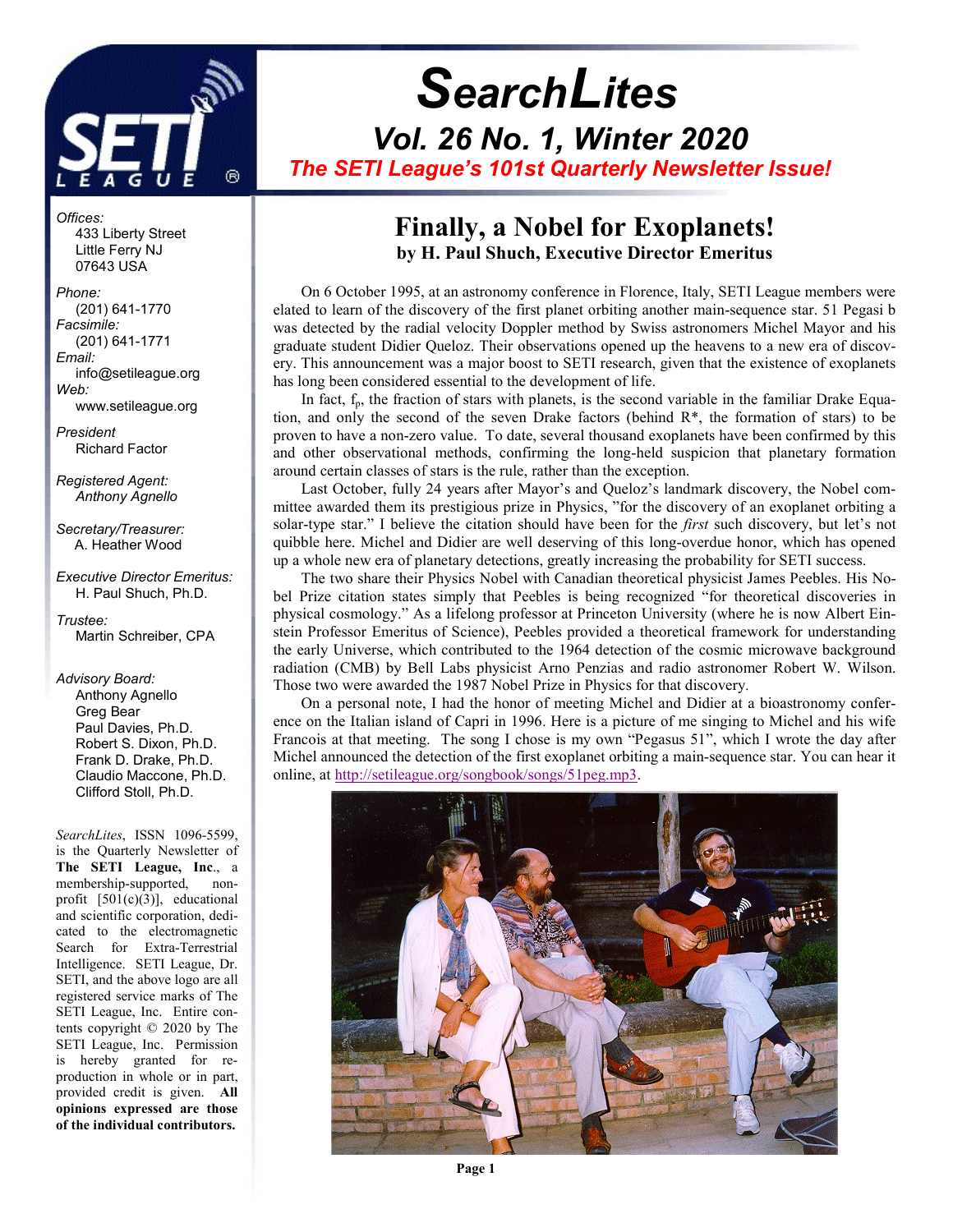Guest Editorial

### Aether Or by Dan Duda

#### from the September, 2019 issue of Penn Central, the monthly newsletter of Central PA Mensa, used by permission

The idea of "nothingness" has intrigued me in recent years. Is there such a thing? What is the mathematical significance of zero? Is it really just a place holder for the "real" numbers? Or is there something else going on beyond our ability to comprehend? Zero and infinity share an interesting feature — they're at opposite ends of a scale, and both ends tend to indicate something beyond our current understanding.

Physics and cosmology are loaded with unsolved mysteries. One that plagued science until the twentieth century was how light from stars, including our Sun, could propagate through the nothingness of empty space. Since light is a wave (in part), what is it waving in that allows us to see celestial objects beyond Earth's atmosphere?

Our colleague Bill Kalin points us to the work of Samuel Tolver Preston — a 19th century engineer and physicist. In 1875 he published *Physics of the Aether*, in which he actually reasoned out a formula that would become famous in the next century: E=MC^2. He claimed that "energy exists only in the form of motion (i.e., kinetic)." He proceeded from that base to reason "...the existence in space of aether particles moving at the speed of light." His reasoning continued to propose "...the existence of a vast store of energy in space of a very intense character." That hypothesis would certainly solve the mystery of the propagation of light through space (which would not be a vacuum).

The next stop on Kalin's fascinating train of discovery is the famous Michelson-Morley experiment (MM). These two were awarded a Nobel Prize in 1907 for a failed experiment. Their intent was to demonstrate that Earth is moving through the aether of space by measuring the difference in the light traveling through two channels - one longitudinal and the other latitudinal (interferometer). They detected no difference, which took us back to the vacuum of empty space.

But Kalen challenges the analysis of Michelson, Morley and the Nobel committee. He asserts that the findings of the experiment were flawed, and that aether did and does exist. it seems that something else was going on that might have yielded the null result. And, surprisingly, that something else might have been relativity. As Einstein proved years later, flow at or near the speed of light causes contraction of a body along its direction of motion. So, the results of the MM experiment can be explained without a need to empty all of space (nice save).

In the words of Albert Einstein, "While I was thinking of this problem in my student years, I came to know the strange

result of Michelson's experiment. Soon I came to the conclusion that our idea about the motion of the Earth with respect to the aether is incorrect, if we admit Michelson's null result as a fact. This was the first path which led me to the special theory of relativity."

Looking back, I guess, like our colleague Bill Kalin, we should have known that something was wrong with the conclusions of the MM Experiment. Nature doesn't just abhor a vacuum; it seems it will go to just about any length to prevent it. So, how could we assume that almost all the universe consists of an empty vacuum?

And, back to the words of Einstein "My feeling is religious insofar as I am imbued with the consciousness of the insufficiency of the human mind to understand more deeply the harmony of the Universe which we try to formulate as 'laws of nature'."

**Disclaimer:** The opinions expressed in editorials are those of the individual authors, and do not necessarily reflect the position of The SETI League, Inc., its Trustees, officers, Advisory Board, members, donors, or commercial sponsors.



Want a painless way to support The SETI League? Browse to www.smile.amazon.com. In the "Pick your own charitable organization" box, just type in "SETI League." Now, every time you shop Amazon, they will donate a half percent of your purchase price to SETI research!



SETI League members are encouraged to nominate SETI-relevant websites for our monthly SETI SuperStar Award. Nominating emails to our Awards Committee may be sent to:

Awards at setileague dot org Please be sure to indcate the URL of the candidate website you are nominating, and a brief explanation as to why you consider the site worthy of recognition.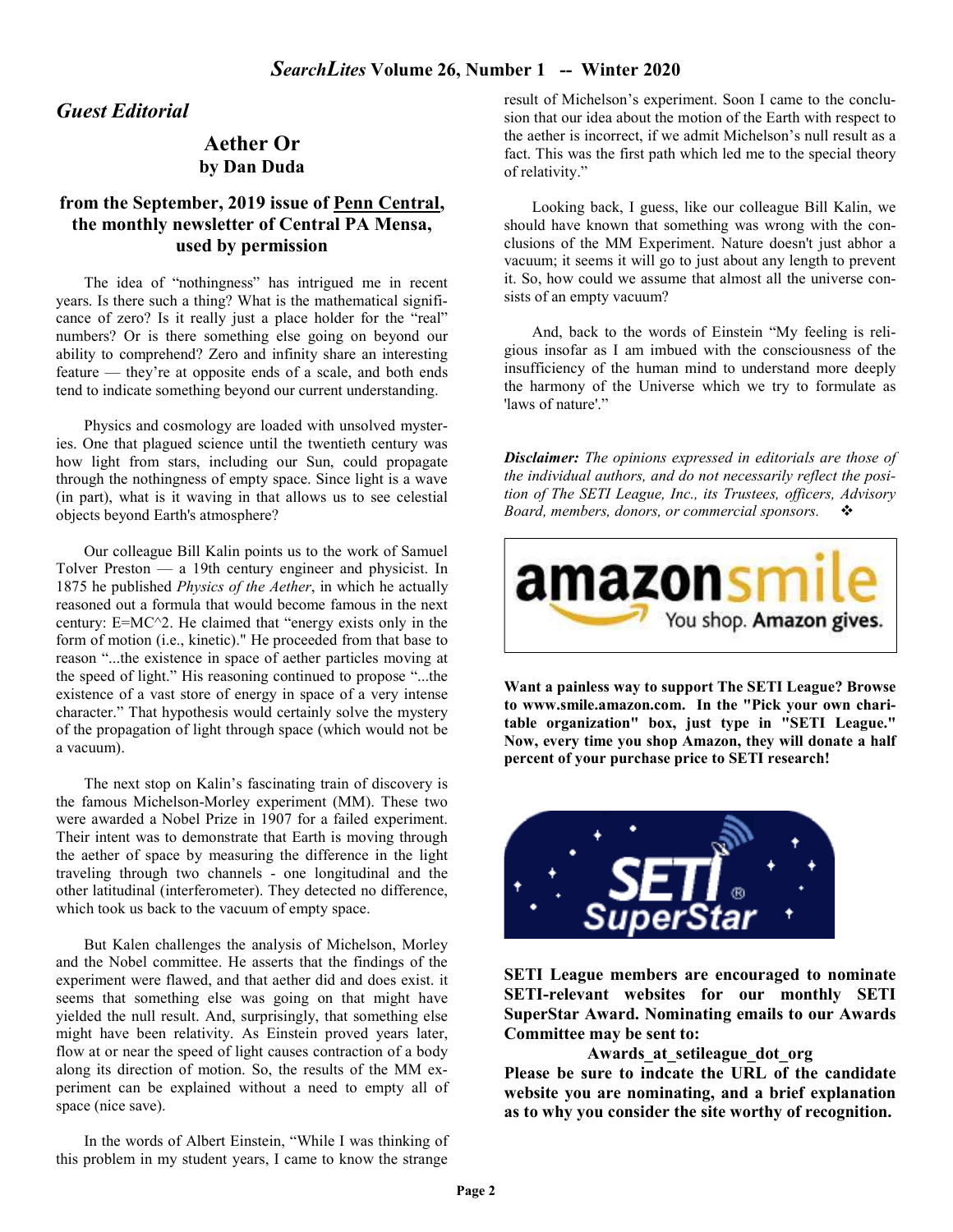#### Fast Radio Bursts by Seth Shostak

Senior Astronomer, SETI Institute

From The SETI Institute's Journey e-newsletter, 9 September 2019, used by permission

Just when you think you've cataloged all the beasts of the cosmos, a new one howls to us from the celestial savanna. Fast radio bursts are now one of the hottest topics in astronomy. In less time than an eye blink, these mysterious objects can release enough energy to power the world for three centuries. And the race is on to figure out what the heck they are.

Last month, a consortium of five dozen astronomers reported the discovery of eight new bursts that may lead to an answer. The objects were found with the Canadian Hydrogen Intensity Mapping Experiment, or CHIME. This unusual-looking radio telescope, about the size of a football field, consists of four metal mesh cylinders — like skateboard half-pipes — that collect and focus incoming radio waves. CHIME is in a sparsely populated, mountainous region of British Columbia about 30 miles north of the U.S. border.

While CHIME is leading the pack today in discovering radio bursts, the first such burst was found a dozen years ago by a West Virginia University astronomer sitting at his desk in Morgantown. Duncan Lorimer was combing through data obtained from a radio telescope in Parkes, Australia — half a world away — when he noticed a short burp of static, the kind of signal you'd produce by firing up a transmitter and then turning it off a few milliseconds later.

Dozens more FRBs were found thereafter. But all were like the first: "one-offs" that briefly belched radio waves into space and then were gone. That made it impossible to zero in on their location. It's a bit like hearing a momentary squeak from under your car's hood. If you hear it only once, chances are poor that you'll ever pin down its location or its cause.

But in 2012, the Arecibo radio telescope in Puerto Rico detected an FRB that eventually changed this frustrating situation. A few years after its discovery, this object was observed to hiccup again … and again, every few weeks or so. It was like a squeak that repeats, giving you the chance to raise the hood and pinpoint the source. In the case of 121102 (as it's lyrically named), astronomers used large radio telescope arrays — which are good for pinpointing sources on the sky — to learn that this FRB was in a nondescript galaxy 3 billion lightyears away.

That phenomenal distance — 5 trillion times farther than Pluto — implies that whatever does the bursting is more energetic than a passel of puppies. Additionally, the fact that all FRBs are of short duration means that whatever's causing them is pretty small. Think of it this way: If a small group of people standing close together all say "boo" at the same time, then it's a pretty short sound. But if you're dealing with a large mob, the sound from the back takes a while to reach you, so the "boo" becomes a long wail.

Because FRBs last only a thousandth of a second or so, any object producing them couldn't be much bigger than 200 miles across — the distance radio waves can cover in that time. This suggests that the source is considerably smaller than an ordinary star: it might be a collapsed stellar corpse — the compact remains of a star that has exhausted its nuclear fuel — or possibly a black hole that's swallowing something or undergoing a collision.

While collisions might explain some of the FRBs, they don't make sense for the repeaters. You can't back up a couple of tangling black holes and have them give a repeat performance. And keep in mind that it's entirely possible that the one-hit wonders are actually repeaters whose encores haven't yet been heard. All FRBs might have the hiccups.

There are literally dozens of celestial objects that might be causing FRBs, ranging from prosaic things like souped-up supernovae large stars that blow up at the ends of their lives — to weird things

like magnetars — collapsed stellar corpses awash in strong magnetic fields. Some of the suggested explanations are truly far out and involve fracturing stellar crusts or exotic cracks in spacetime known as cosmic strings.

There are some who suggest that the FRBs might be alien signals, but that really doesn't make sense. The sources are spread all over intergalactic space, and arranging cooperative alien behavior when even one-way communication takes many billions of years seems unlikely — to put it gently.

Fact is, we simply don't know what causes FRBs. But here's my take: Almost every time astronomers turn up some unexpected new phenomenon in the sky, they're baffled. Quasars and pulsars were deeply puzzling when first discovered. So researchers adopt a Sherlock Holmes approach and collect clues — which is to say, they find as many examples of the new phenomenon as they can. These observations became grist for the theoreticians — wonky types who like nothing better than to solve nature's riddles.

Once there's an abundance of data, the theoreticians can usually cook up the correct explanation pretty quickly. This isn't always the case, of course. We still don't know what dark matter and dark energy are, despite decades of observation.

But I'm betting the odds. The new, repeating FRBs uncovered by CHIME are likely game-changers because they're ripe to be pinpointed and studied in detail. The drama of the FRBs is about to enter its second act, and I dare say that two years from now FRBs will be just another critter in the cosmic zoo.

Exotic and novel, yes, but at least we'll understand what they are.

# ٠

# Event Horizon

SearchLites readers are apprised of the following conferences and meetings at which SETI-related information will be presented. League members are invited to check our World Wide Web site (www.setileague.org) under Event Horizon, or email to us at info@setileague.org, to obtain further details. Members are also encouraged to send in information about upcoming events of which we may be unaware.

February 14 - 16, 2020: **Boskone 2020**, Boston, MA. February 21 – 23, 2020: *Farpoint Convention*, Hunt Valley, MD. February 23 - 27, 2020: SPACOMM 2020, Lisbon, Portugal. April 26, 2020, 1300 EDT: Twenty-Sixth SETI League **Annual** Membership Meeting, Little Ferry, NJ. May 22 - 26, 2020: Balticon 54 Baltimore Science Fiction society Annual Convention, Baltimore, MD. June 9 - 11, 2020: Global Space Exploration Conference, St. Petersburg, Russia. July 9 -12, 2020: Readercon 31, Quincy, MA. July 10 -12, 2020: **Shore Leave 22**, Towson, MD. July 29 - August 2, 2020: 78th World Science Fiction Convention, Wellington, New Zealand. August 15 - 23, 2020: 43rd COSPAR Scientific Assembly, Sydney Australia. August 29 - September 5, 2020: *International Union of Radio Sci***ence General Assembly and Scientific Symposium, Rome, Italy.** October 12 - 16, 2020: 71st International Astronautical Congress, Dubai, United Arab Emirates. October 15 - 18, 2020: Microwave Update, Sterling, VA. October 16 - 18, 2020: Capclave, Rockville, MD. November 20 - 22, 2020: *Philcon 2020*, Cherry Hill, NJ. August 25 - 29, 2021: 79th World Science Fiction Convention, Washington, DC. September 27 - 1 October 2021: **72nd International Astronautical** Congress, Paris, France. ❖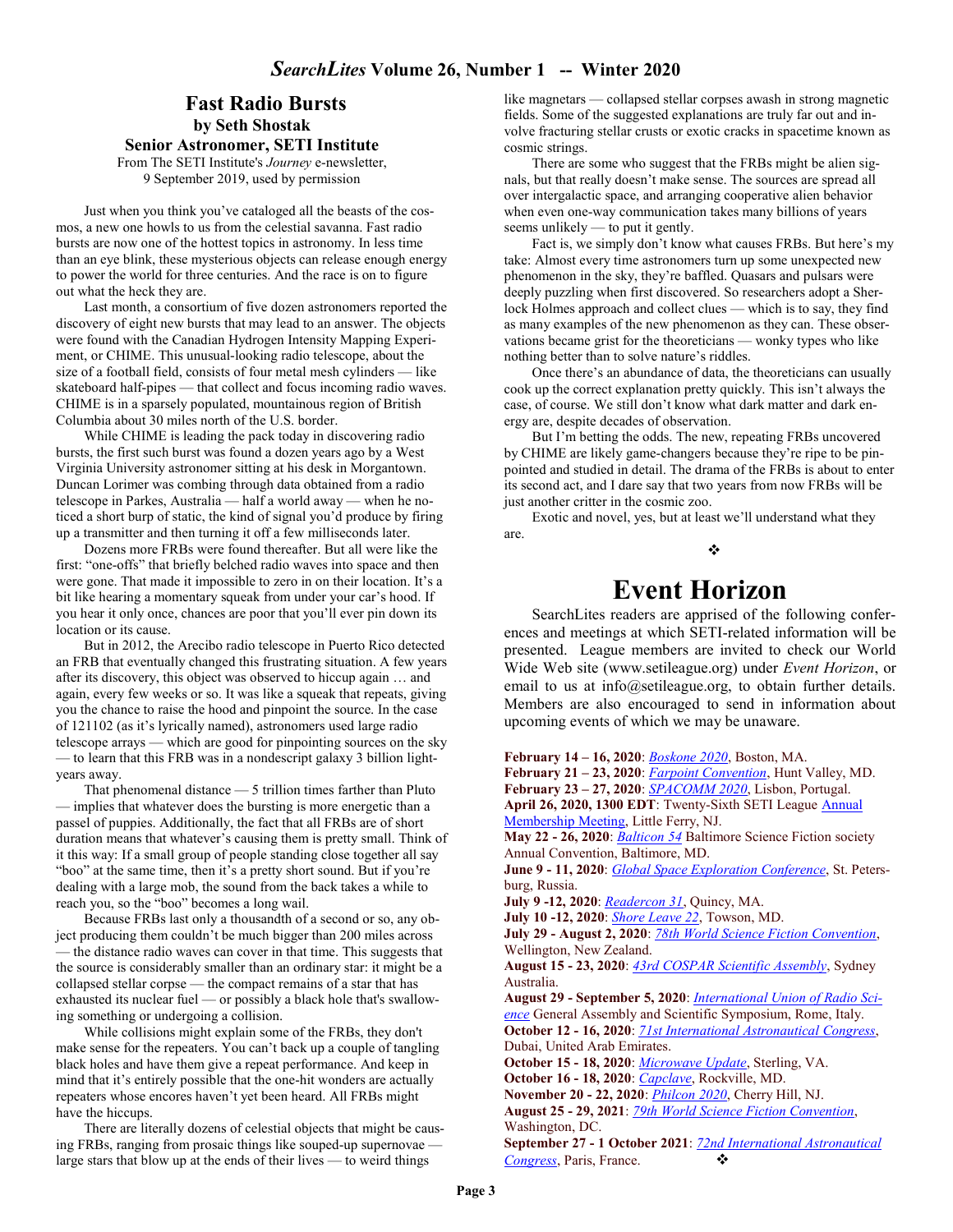#### Hello Out There! by Dan Duda from the November, 2019 issue of Penn Central, the monthly newsletter of Central PA Mensa, used by permission

Who hasn't looked up at the night sky and wondered 'are we the only ones?' It's possible that even cavemen were awed by the possibilities.

"Hey Og, get out here!" The noise echoed through the cave. Og cleared his eyes and slowly staggered to the cave opening. "Wasup Backtoot?" (Yes, cave parents had a sense of humor). "I think there's someone over that mountain over there Og. And I think they're watching us." Og was incredulous. How could they watch us from so far away? How could they talk with each other at that distance? He saw no smoke signals; he heard no tom tom beats. (OK, I'm guilty of historical misappropriation here. But stay with  $me$  – there's a point.)

Neither Og nor Backtoot could imagine the existence of binoculars or radio telescopes. So, Og said, "Backtoot, if they're there watching us, we'd know it. We would have seen or heard something to alert us." I'm a big fan of SETI, and I really enjoyed our colleague Paul Shuch's SETI presentation at the Winter Solstice Regional Gathering a few years back. SETI's big question is "is there intelligent life beyond Earth?" And that's a legitimate question. But then others, like Enrico Fermi go beyond and ask, 'if there are so many intelligent civilizations out there, why haven't we heard from any of them?' And that question is only partly legitimate. Given the enormous time spans involved (and the potential for huge technological advances), isn't it more likely that we wouldn't have the tools to perceive communications from a more advanced civilization?

Consider the fact that the time interval between cave dwellers and modern society is less than 100,000 years. And look at the enormous advances in technology that have occurred over that span. Now consider a million; or a billion years for technology to evolve. What audacity for us to think that we'd be able to pick-up and understand messages from other civilizations.

Just like Og and Backtoot couldn't imagine cell phones; radio telescopes; LIGO gravity wave detectors; etc. isn't it likely that we can't even imagine the communications technology of civilizations who might be eons in advance of ours?

There's another useful comparison to help us contemplate our situation in time and space. Does an ant have any idea of our existence? Sure, it might have some comprehension of the sole of a shoe descending; or the intense beam of light from a young boy with a magnifying glass. But we can assume that real awareness of what we are and how we communicate is just not there.

The universe might very well be teeming with intelligent civilizations, many so far ahead of us in technology that we would have no idea how to look for signs of their existence. In addition to expecting that these civilizations would greet us by signaling prime numbers in sequence and that they would be receivable by our current state of technology, we need to ask ourselves:

• Do we really have the technology to intercept an advanced alien message?

Would we understand it if we did?

 Would an alien civilization be interested enough in us to send it?

 Would the ant interpret the significance of the shadow of our foot shading his path?

 Would Og catch the significance of a glint of light reflecting off the glass of binoculars?

I know the people involved in SETI science are very intelligent, so there's no doubt they've considered this dilemma. But all I read seems to suggest that radio telescopes are all we need to intercept alien signals – if they exist. Hmmmm. In fairness, perhaps this is due to the fact that radio telescopes are the best tool we have at this time.

I do believe this search is essential for many reasons. In the immortal words of Carl Sagan, "In the deepest sense the search for extraterrestrial intelligence is a search for ourselves."